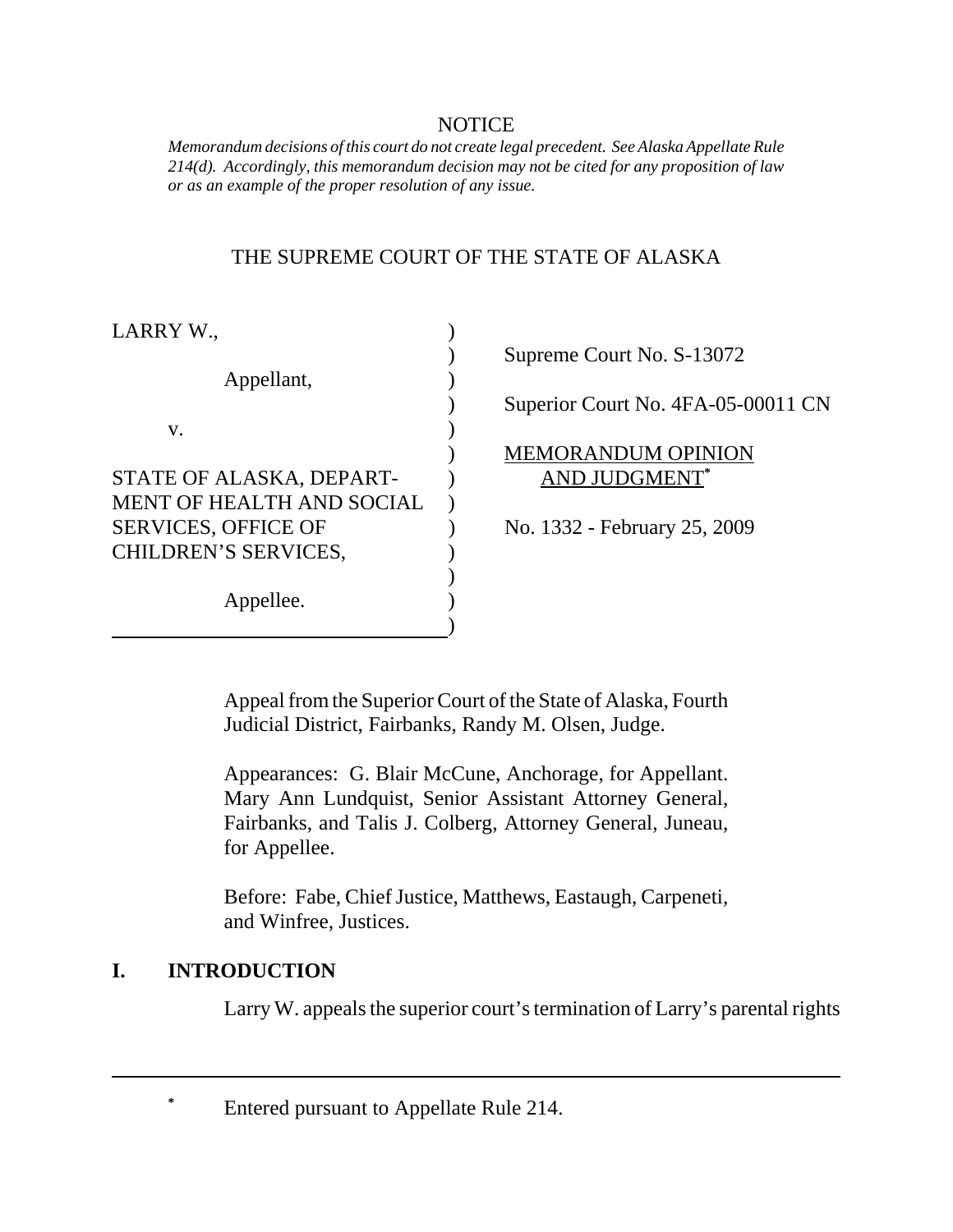to his daughter, Jenna W.**<sup>1</sup>** Larry argues that the superior court erred under the Indian Child Welfare Act in finding beyond a reasonable doubt that Larry's continued custody likely would result in serious emotional or physical damage to Jenna. Because we conclude that the superior court did not err, we affirm.

#### **II. FACTS AND PROCEEDINGS**

Jenna W. was born on November 11, 1998 to Larry W. and Francine A. Francine was affiliated with the native village of Kaltag, making Jenna an Indian child per the Indian Child Welfare Act (ICWA).**<sup>2</sup>**

Francine had a longstanding problem with alcohol abuse and, according to Larry, tended to become verbally aggressive towards him when she drank. Larry worked with the Office of Children's Services (OCS) to obtain a protective order against Francine and, in April 2003, she moved out of the apartment in which Larry and Jenna resided. Larry then became Jenna's sole caretaker.

In February 2005, while Larry and Jenna were living in a four-unit apartment complex that he managed for the owner, OCS received a report from a building tenant that Larry had sexually abused Jenna. The state petitioned for temporary custody under both the ICWA and children in need of aid (CINA) statutes.**<sup>3</sup>** Jenna was taken into emergency custody and placed with an unrelated native family.

An emergency custody hearing was held in February and March 2005. The tenant who had reported sexual abuse and an OCS specialist who had investigated the allegations both testified. The specialist testified that, during her investigation of the

<sup>1</sup> Pseudonyms have been used throughout this opinion to protect the identity of the parties.

**<sup>2</sup>** 25 U.S.C. § 1903(4) (2006).

**<sup>3</sup>** AS 47.10.005-.142.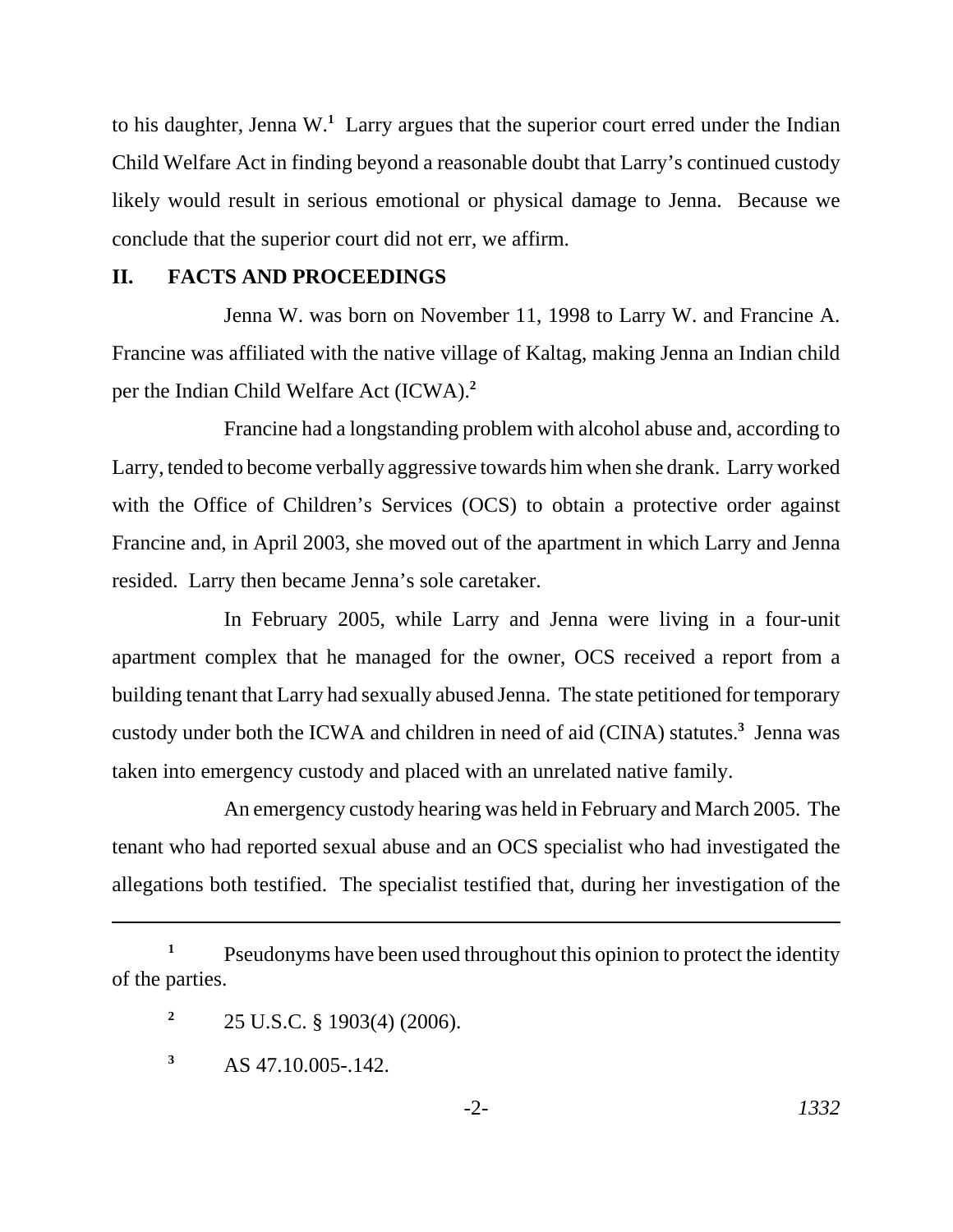potential sexual abuse, Jenna had said that Larry sometimes left her alone at night and became "mean" when he drank. The specialist also testified that Larry had admitted that he sometimes locked Jenna in the bathroom as a discipline technique.

Larry testified at the emergency custody hearing and admitted to leaving Jenna alone for fifteen to twenty minutes at a time while he went to the grocery store. He testified that he was aware Jenna was "a little bit concerned" about being left alone but that he was trying to get her used to being able to "take care of herself." He also stated that he felt the social workers were "overexaggerating" the problem of leaving Jenna unattended.

At the end of the hearing, the superior court concluded that there was a substantial risk Jenna would suffer sexual abuse and substantial physical harm for want of supervision if left in Larry's custody. The court concluded that it was in Jenna's best interests to remain in the temporary custody of the state.

Larry was given a case plan that required him to get a sex offender evaluation, attend parenting classes, obtain a substance abuse evaluation, and attend visitation with Jenna. Larry was reportedly "diligent in participating in treatment services requested." But OCS remarked that he was not progressing in his treatment and seemed "unable to develop and demonstrate appropriate new skills, understandings and abilities to ameliorate the problems that affect the health and safety of his daughter."

In August 2005 Larry underwent a mental assessment in which a licensed clinical social worker determined that Larry "presents with a complexity of mental health issues." The evaluator reported that his "odd thinking and speech, suspicious and paranoid ideation, and excessive social anxiety indicate Schizotypal Personality Traits." The social worker later testified at the termination trial that Larry's personality traits caused him to be suspicious of outsiders and misinterpret social cues.

$$
-3-1332
$$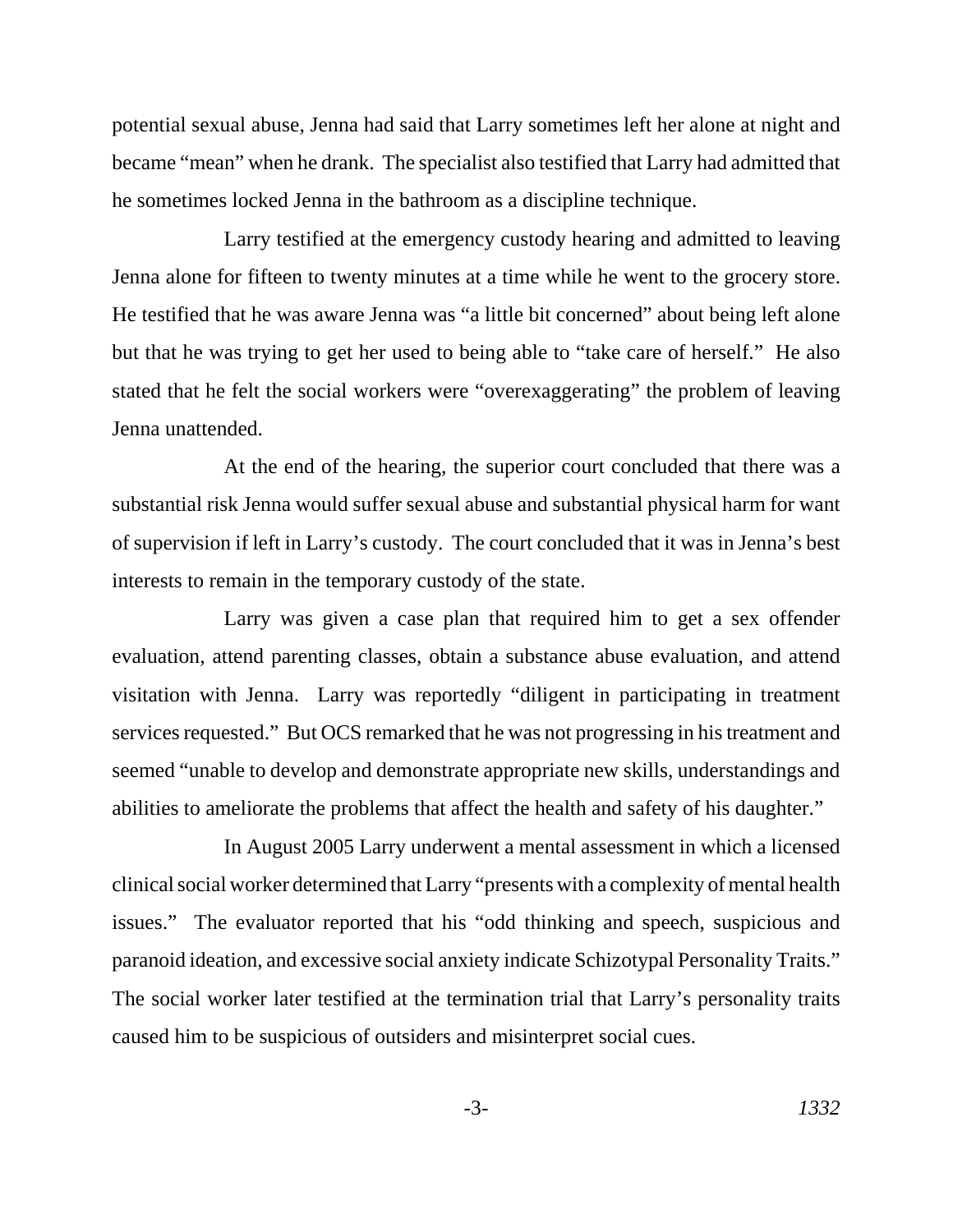In May 2006 OCS petitioned to terminate Francine and Larry's parental rights. OCS filed an amended termination petition in September 2006, asserting abandonment, inadequate supervision, neglect, substance abuse, and mental illness. OCS no longer alleged sexual abuse.

A five-day termination trial was held in February 2007. An OCS social worker testified that Jenna had spent eight days in Hawaii state custody after a social service agency received a report indicating that she and Larry were sleeping on the streets. Larry testified that having Jenna in state custody came in "real handy" as it allowed him to install a roof over his makeshift shelter, which he characterized as a "hut" or "hacienda." The licensed clinical social worker who had evaluated Larry in August 2005 testified that Larry told her he would leave Jenna home alone in Hawaii, presumably at their camp, for a few hours at a time and that he was proud of Jenna's ability to "take care of herself when he had to be gone." Larry testified that Jenna was around five years old at the time.

A certified chemical dependency counselor also testified during the termination trial about the services OCS had been providing Jenna. Given her mother's history of alcohol abuse and the learning difficulties Jenna was beginning to exhibit, the counselor testified there was suspicion that Jenna might be afflicted with fetal alcohol syndrome (FAS). A physician had examined Jenna for an initial evaluation but had not yet reached a diagnosis of her condition at that time.

At the conclusion of the trial, the court terminated Francine's parental rights but declined to terminate Larry's. The court concluded that, even though it was in Jenna's best interests that Larry's parental rights be terminated, it could not find evidence beyond a reasonable doubt that Jenna would suffer serious emotional and physical harm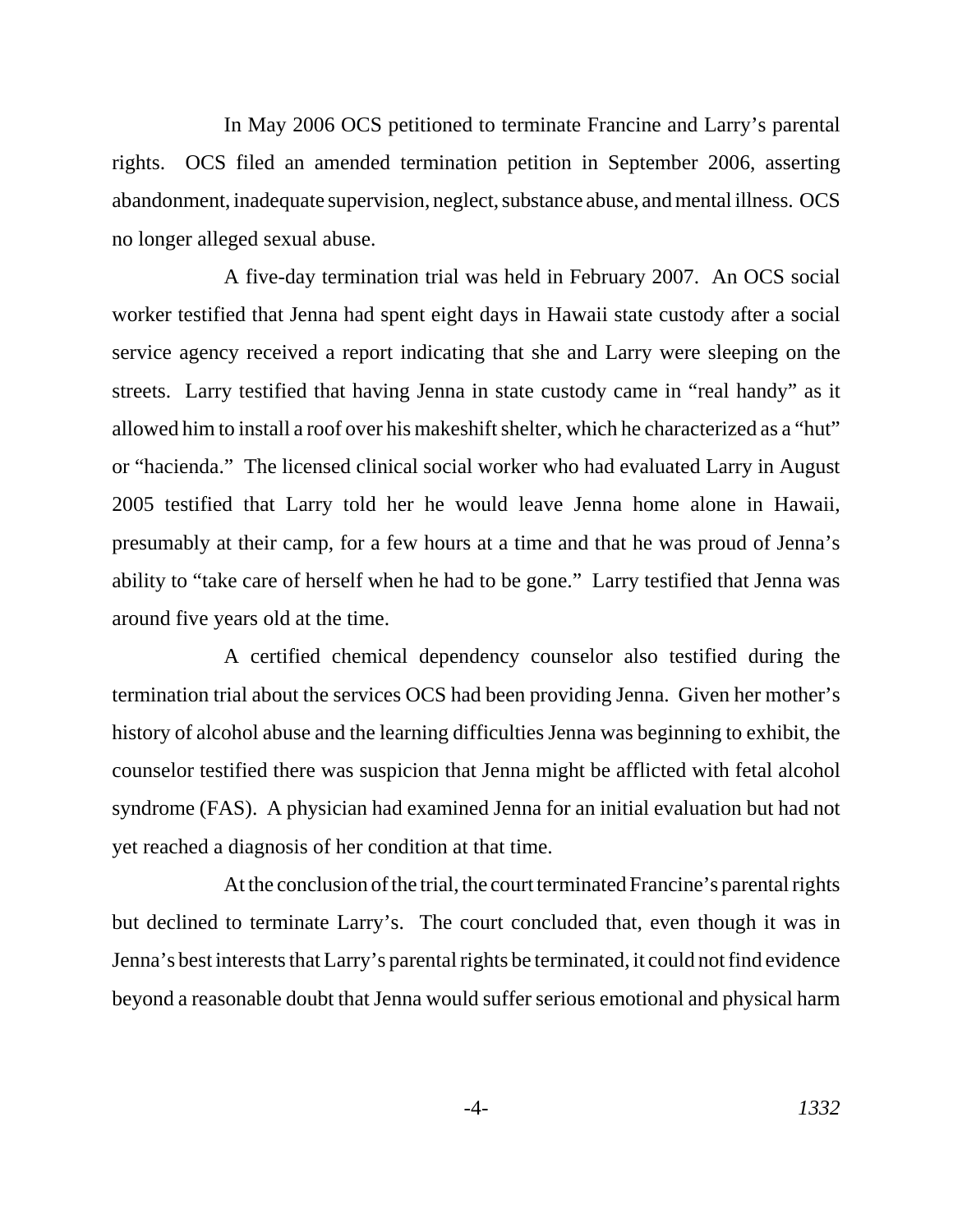if she were placed in Larry's care.**<sup>4</sup>**

The court ordered Larry to undergo a mental health assessment, and Larry received a psychological evaluation in April 2007. The psychologist concluded that, although Larry was not suffering from a mental disorder, he did exhibit "personality traits" similar to the schizotypal or schizoid traits first observed during Larry's 2005 mental health assessment. The psychologist noted that these traits were "characterized by the preference to maintain interpersonal distance and behavior that has little regard for social convention." He stated that the prognosis of a good therapeutic outcome was "guarded."

In September 2007 Jenna's FAS evaluation was completed. The doctor who examined Jenna diagnosed her with alcohol-exposed neurobehavioral disorder, attention deficit hyperactivity disorder (ADHD), and a moderate mixed language disorder.

In March 2008 the superior court permitted the parties to produce more evidence relevant to whether Larry's parental rights should be terminated. OCS elicited new testimony concerning the impact of Jenna's newly diagnosed condition on her needs. Four experts testified that Jenna required stability, consistency, structure, and attention, the absence of which might make her more susceptible to frustration, depression, behavioral problems, or even delinquency.

Based on the expert testimony, the superior court found that Jenna had special needs that were "in direct conflict with [Larry's] personality." The court also found that "[r]outine, attention, order, stability, and predictability are all foreign to

**<sup>4</sup>** Although Francine's parental rights had been terminated, ICWA continued to apply even though Larry was non-Native. *See Matter of Adoption of T.N.F.*, 781 P.2d 973, 978 (Alaska 1989).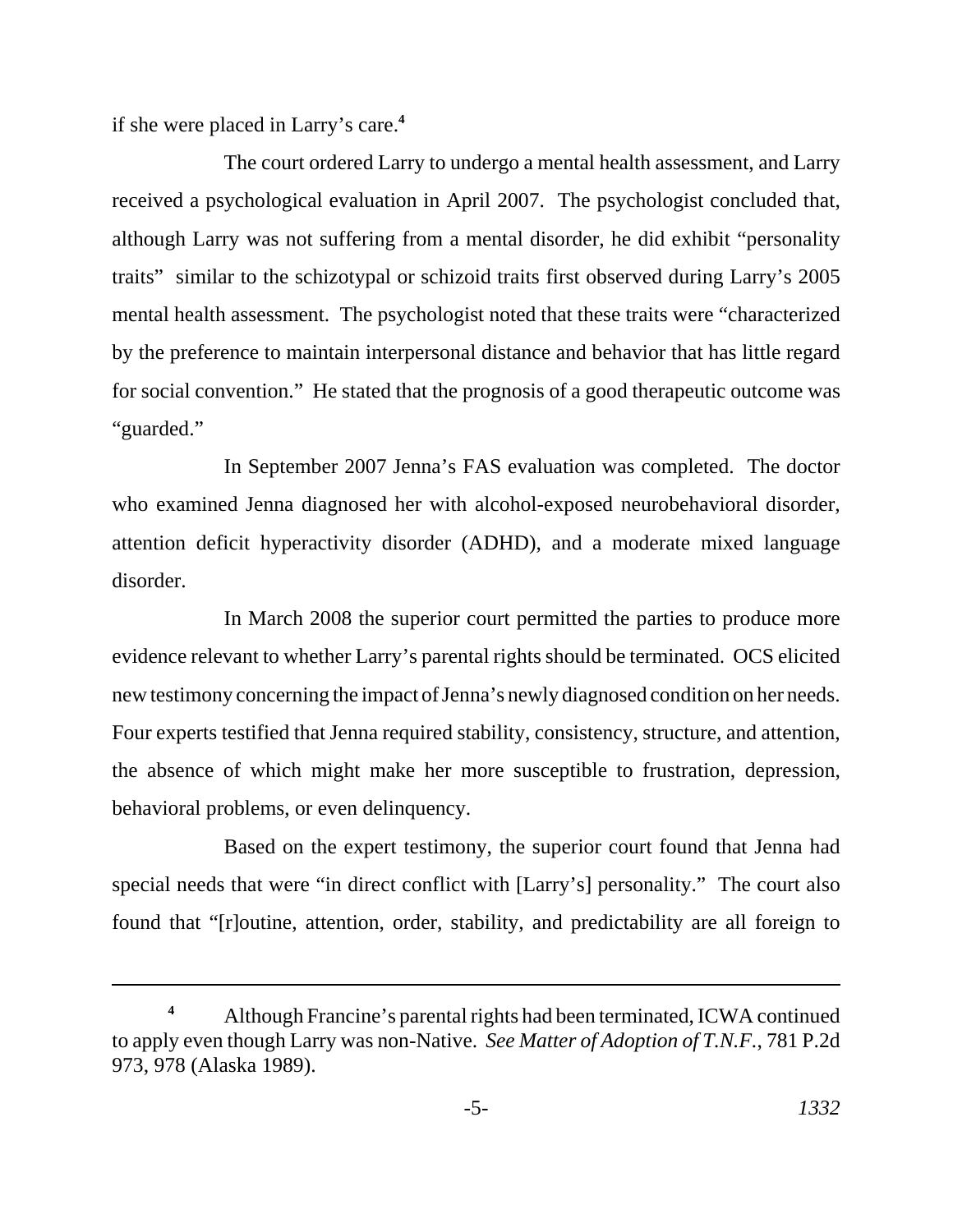[Larry's] life" and that, if returned to Larry's care, Jenna would "certainly suffer emotionally" and likely physically, as well. The court then terminated Larry's parental rights as to Jenna.

Larry appeals.

# **III. DISCUSSION**

#### **A. Standard of Review**

In cases concerning the termination of parental rights, we will affirm the superior court's factual findings so long as they are not clearly erroneous.**<sup>5</sup>** A finding is clearly erroneous only if a review of the entire record leaves us "with a definite and firm conviction that the superior court made a mistake."**<sup>6</sup>** A lower court's decision will not be reversed if the error was harmless.**<sup>7</sup>**

In reviewing the superior court's decision, we look for evidence in the record that supports the superior court's findings and conclusions.**<sup>8</sup>** It is the role of the superior court to judge the credibility of any witnesses and to weigh conflicting evidence.<sup>9</sup> Conflicting evidence is generally insufficient to overturn a superior court's decision to terminate parental rights, and we will not reweigh evidence when the record

**<sup>6</sup>** *M.W. v. State*, *Dep't of Health & Soc. Servs.*, 20 P.3d 1141, 1143 (Alaska 2001).

**<sup>7</sup>** *See Vachon v. Pugliese*, 931 P.2d 371, 376 (Alaska 1996).

**<sup>8</sup>** *See R.G. v. State, Dep't of Health & Soc. Servs., Div. of Family & Youth Servs.*, 43 P.3d 145, 149 (Alaska 2002).

**<sup>9</sup>** *Martin v. Coastal Vills. Region Fund*, 156 P.3d 1121, 1129 (Alaska 2007) (citing *Silvan v. Alcina*, 105 P.3d 117, 122 (Alaska 2005)).

**<sup>5</sup>** *J.S. v. State*, 50 P.3d 388, 391 (Alaska 2002) (quoting *A.A. v. State, Dep't of Family & Youth Servs.*, 982 P.2d 256, 259 (Alaska 1999)).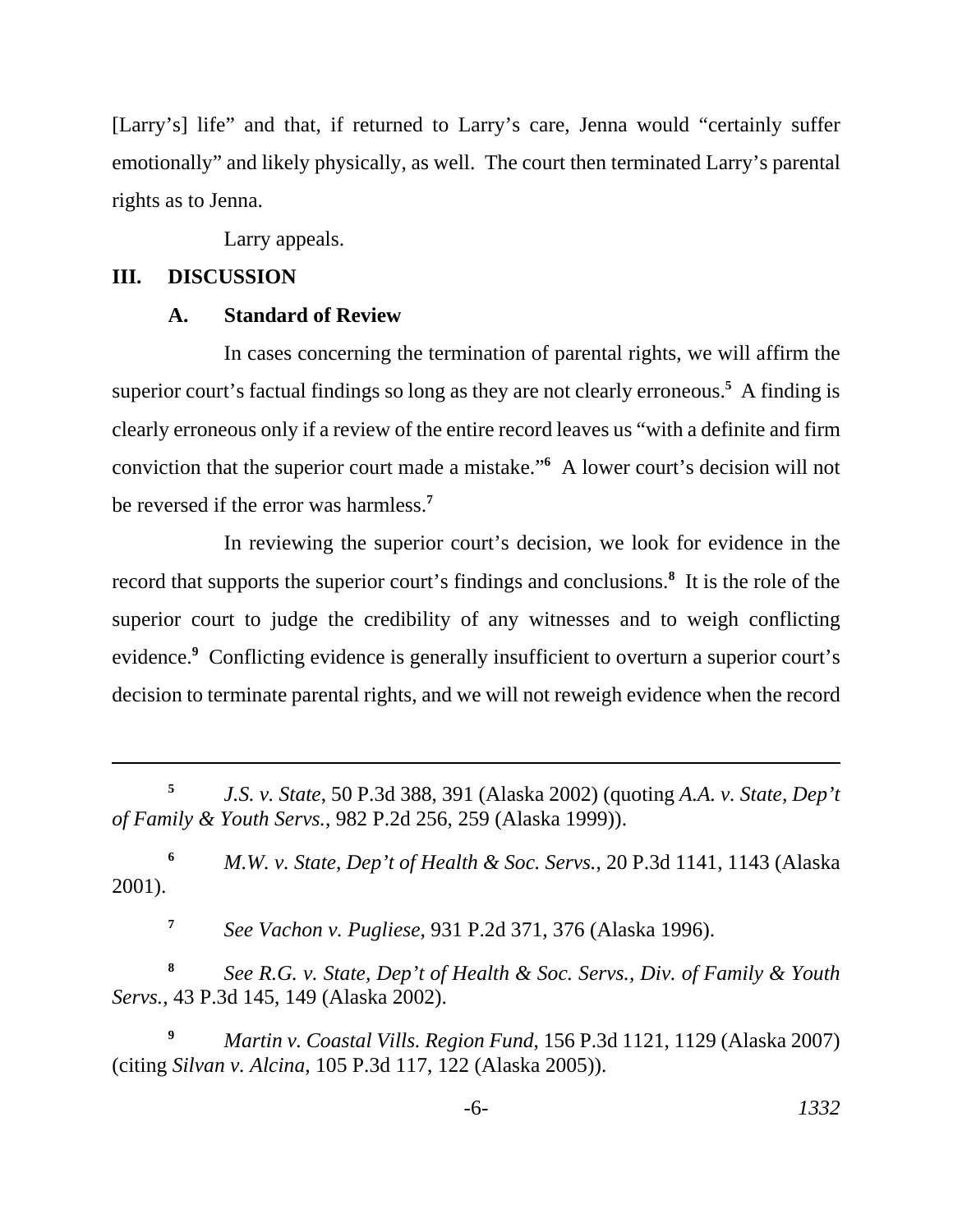provides clear support for the superior court's ruling.**<sup>10</sup>**

A superior court's finding that continued custody of the child by the parent would result in serious damage is reviewed for clear error.**<sup>11</sup>** Whether the superior court's factual findings comport with the requirements of the CINA and ICWA statutes is a question of law that we review de novo.**<sup>12</sup>**

# **B. The Superior Court's Finding that Jenna Has Special Needs**

Larry argues that the superior court's finding that Jenna had special needs was clearly erroneous. He contends that the superior court mistakenly relied on testimony concerning FAS children, improperly equated Jenna's neurobehavioral disorder with FAS, and consequently misunderstood the severity of Jenna's condition. Larry also argues that the superior court failed to consider that Jenna possessed many strengths that "compensated for her difficulties." He specifically argues that Jenna was happy, motivated to do well, and that her average IQ and intelligence made up for the fact that she suffered from ADHD, moderate language disorder, and a "moderately low" adaptive behavior score.

OCS argues in response that any "minor references" in the superior court's order suggesting that Jenna is afflicted with FAS are not controlling factual findings. OCS asserts that the superior court did not err with respect to the critical factual findings

**<sup>10</sup>** *Maisy W. v. State, Dep't of Health & Soc. Servs., Office of Children's Servs.*, 175 P.3d 1263, 1267 (Alaska 2008) (affirming superior court's order terminating parental rights of Indian parent who challenged findings regarding failure to remedy and the sufficiency of the state's efforts to prevent family breakup).

**<sup>11</sup>** *J.S. v. State*, 50 P.3d 388, 395 (Alaska 2002).

**<sup>12</sup>** *Carl N. v. State, Dep't of Health & Soc. Servs., Div. of Family & Youth Servs.*, 102 P.3d 932, 935 (Alaska 2004); *State, Dep't of Health & Soc. Servs., Div. of Family & Youth Servs. v. M.L.L.*, 61 P.3d 438, 442 (Alaska 2002).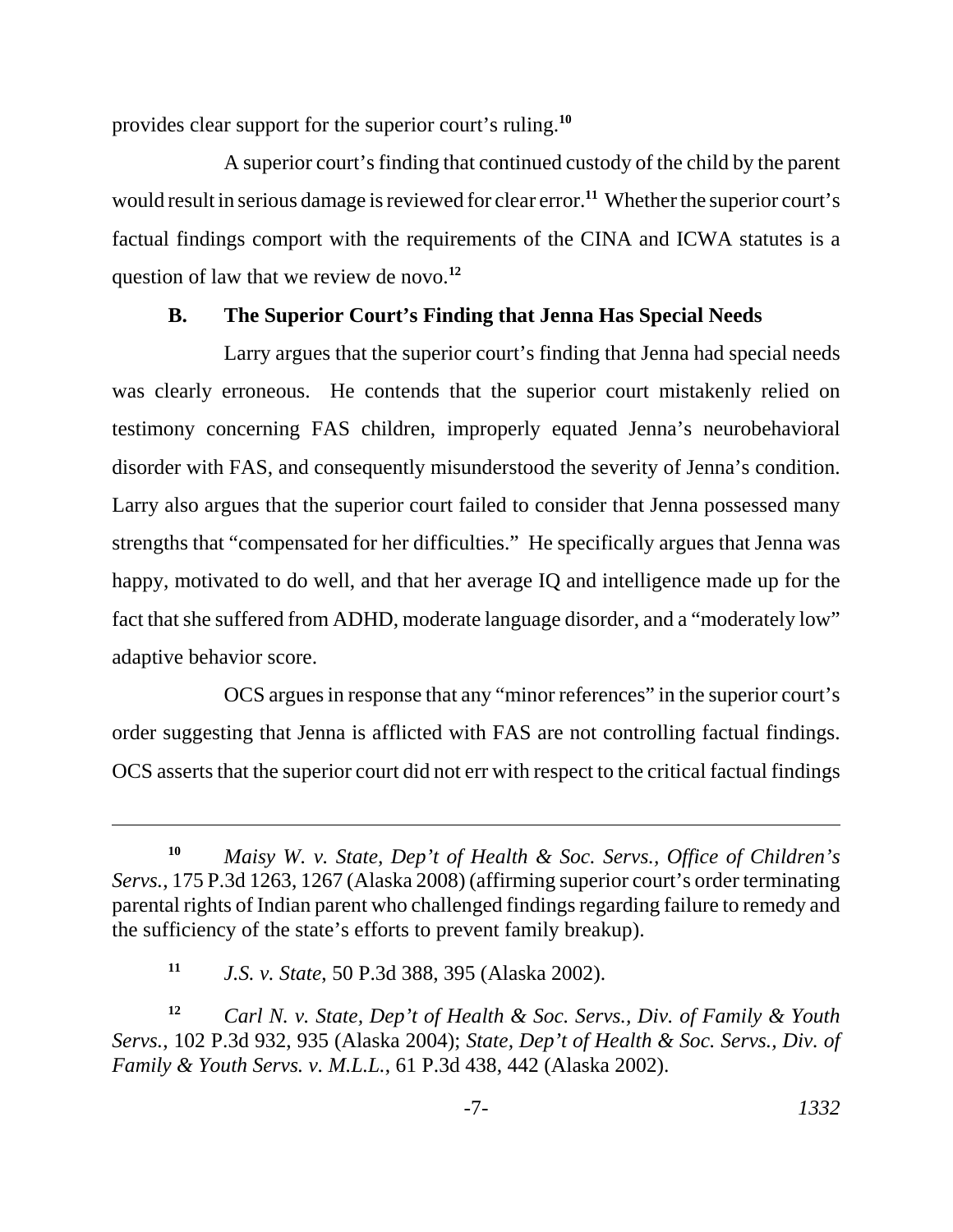that: (1) Jenna is a special needs child, and (2) Larry is unwilling and unable to provide Jenna with the structure and predictability she needs. In light of extensive testimony that Jenna requires more supervision and structure, OCS asserts that the superior court did not err in finding that, despite her strengths, Jenna had significant learning and behavioral problems requiring care that Larry was unable to provide.

The superior court seemingly based its decision to terminate Larry's parental rights in part on Larry's inability to meet the challenges created by the "overlay of FAS with attention deficit disorder." But, as Larry correctly argues, Jenna was never formally diagnosed with FAS. The doctor who evaluated Jenna in January 2007 expressly noted that "some, but not all, of the characteristic physical findings seen in patients with FAS were present." He diagnosed her at that time with alcohol-exposed neurobehavioral disorder as well as ADHD and moderate mixed-language disorder. Although the doctor testified at trial as an expert on fetal alcohol spectrum disorder (FASD), he never testified that Jenna had been clinically diagnosed with FAS.

Nevertheless, the superior court's apparent misdescription of Jenna's condition as FAS is not reversible error. The court correctly characterized the medical diagnosis in concluding that Jenna had some type of brain impairment which a caregiver should take into account when considering her "education, social expectations, and her general health." The court also noted that all of the experts who testified in March 2008 agreed that Jenna had special needs that were best met with fixed routines, stability, a clutter-free home environment, and a self-disciplined and patient guardian who was willing to undertake the tedious chores required for Jenna's development. Each of these experts had either conducted a personal examination of Jenna or evaluated her file. The court certainly found persuasive these expert assessments that Jenna had more particularized needs than the average child. Any failure to precisely describe the

-8- *1332*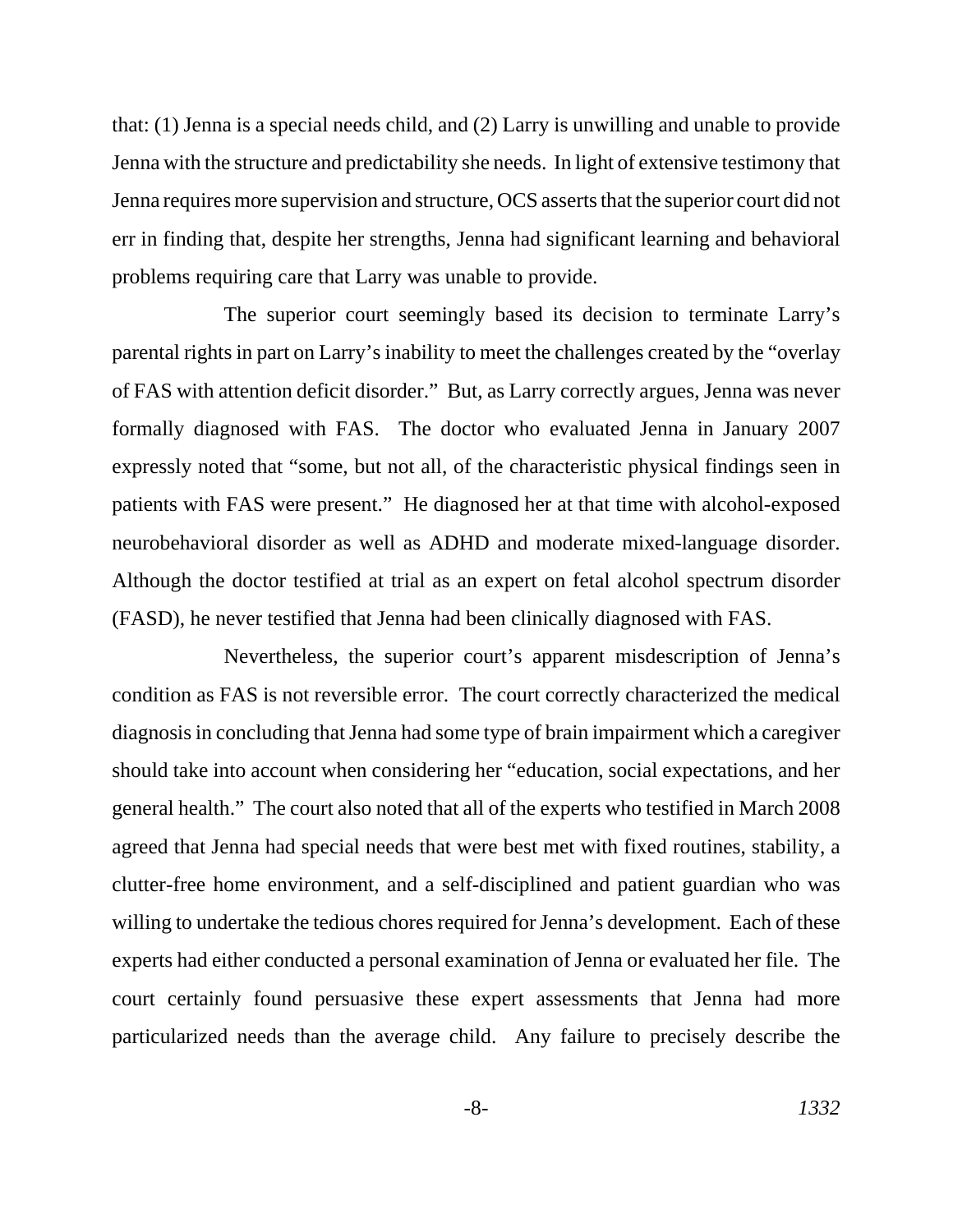affliction that precipitated those needs was therefore harmless.

Similarly unpersuasive is Larry's argument that the superior court failed to consider that Jenna possessed many strengths that "compensated for her difficulties." The superior court implicitly recognized Jenna's strengths but discounted their ability to offset her deficits, when it expressly noted that the expert witnesses unanimously concluded that Jenna was a "special needs child, with positive strengths, but deficits which were critical for [Jenna's] development."

This finding was well-supported by the testimony of two experts who indicated that IQ can be deceptive when it comes to determining whether a child has special needs. One of these experts testified that many children who have been exposed to alcohol, even those who are severely affected, can have above-average IQs and still have some form of disability.

Given this evidence, we hold that the superior court did not err by finding that, despite her strengths, Jenna had special needs that required particularized attention.

# **C. The Superior Court's Finding Concerning the Likelihood of Future Damage**

Larry argues that the superior court erred in finding under subsection 1912(f) of ICWA that returning Jenna to his care would cause her serious emotional or physical damage. Larry contends that OCS had to prove beyond a reasonable doubt that (1) his conduct was likely to harm Jenna, and (2) it was unlikely his conduct would change. Larry asserts that the superior court incorrectly focused on his personality, not his conduct, in determining the likelihood of harm.

OCS argues in response that the superior court was correct to consider Larry's personality traits given the impact those traits had on his conduct. OCS contends that Larry's unresolved mental health issues, his lack of stability and structure, and his denial that Jenna has special treatment needs provided evidence beyond a reasonable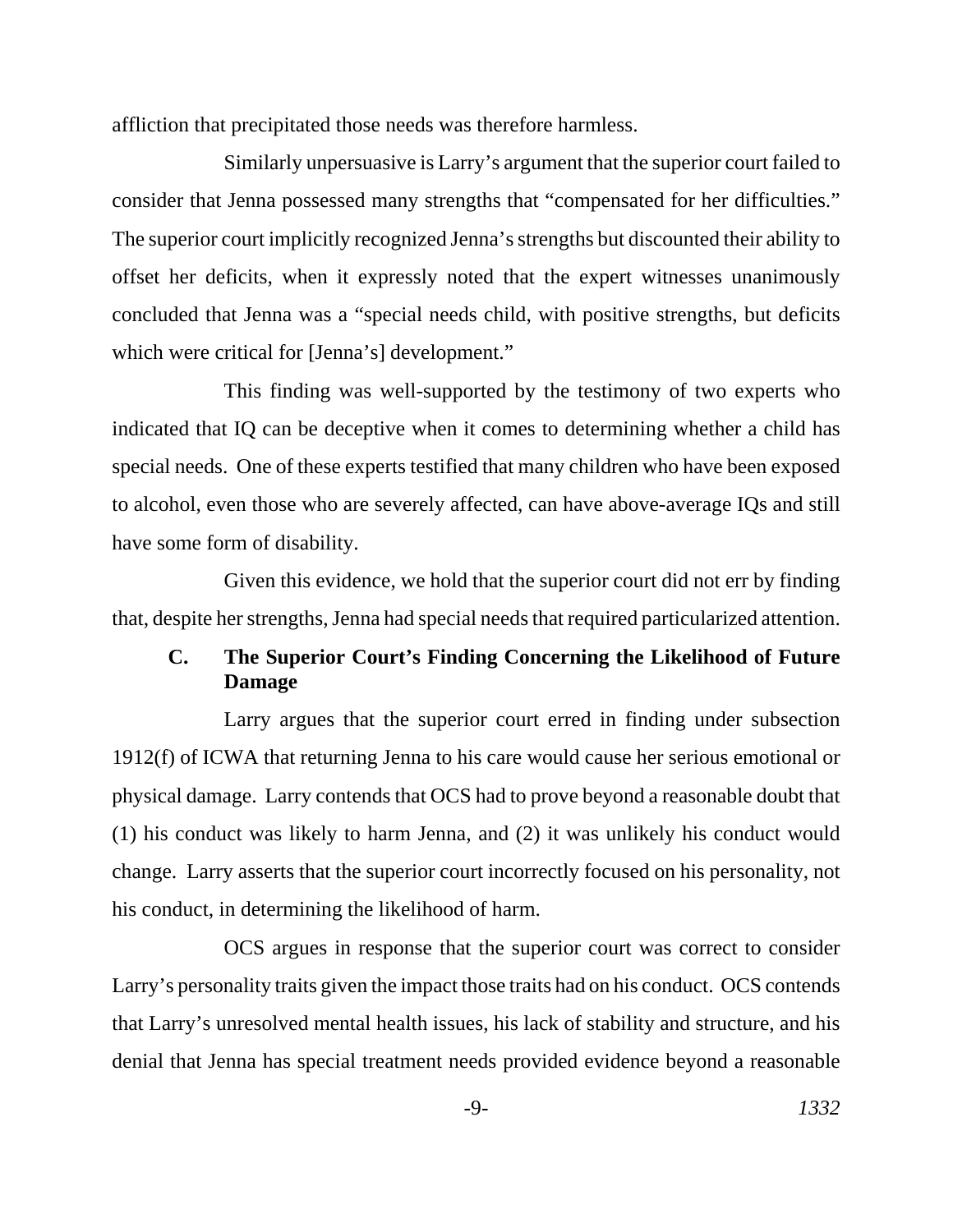doubt that giving custody to Larry would likely result in serious emotional or physical damage to Jenna.

In cases involving Indian children, subsection 1912(f) of ICWA requires courts to find, before terminating parental rights, that continued custody with the parent is likely to result in serious emotional or physical damage. Subsection 1912(f) provides:

> No termination of parental rights may be ordered in such proceeding in the absence of a determination, supported by evidence beyond a reasonable doubt, including testimony of qualified expert witnesses, that the continued custody of the child by the parent or Indian custodian is likely to result in serious emotional or physical damage to the child.<sup>[13]</sup>

We explained in *L.G. v. State* that establishing the likelihood of damage requires both proof that the parent's conduct is likely to harm the child, and proof that it is unlikely that the parent will change his or her conduct.**<sup>14</sup>** Those two elements may be "proved through the testimony of a single expert witness, by aggregating the testimony of expert witnesses, or by aggregating the testimony of expert and lay witnesses."<sup>15</sup> *L.G.* concerned two children, one of whom was developmentally delayed, who had been taken into foster care on more than one occasion during their mother's repeated drug and alcohol relapses.**<sup>16</sup>** Without referring either to the mother's potential for improvement or an explicit finding by the superior court on the issue, we held that the superior court did not err in concluding that the children were at a substantial risk of

**<sup>14</sup>** *L.G. v. State, Dep't of Health & Soc. Servs.*, 14 P.3d 946, 950 (Alaska 2000) (citing *In re Parental Rights of T.O.*, 759 P.2d 1308, 1310 (Alaska 1988)).

**<sup>15</sup>** *Id*. at 950.

**<sup>16</sup>** *Id*. at 948-49.

**<sup>13</sup>** 25 U.S.C. § 1912(f) (2006).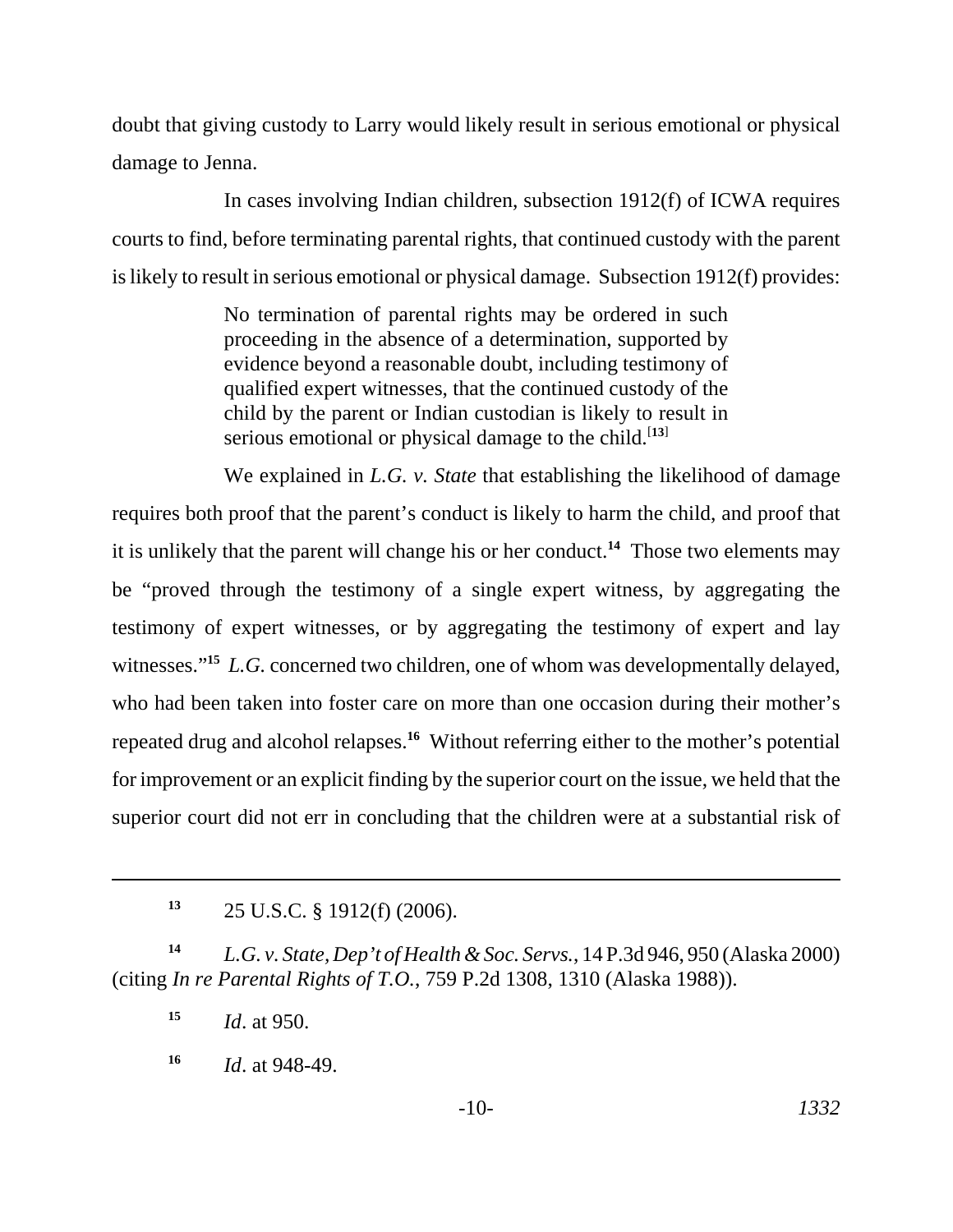suffering further mental injury in their mother's care.**<sup>17</sup>**

We similarly hold here that the court satisfied both prongs of *L.G.* despite the absence of an explicit finding on Larry's poor potential for change. The court made the predictive finding required by *L.G.* when it implicitly concluded that Larry would not be able to provide for Jenna's special needs. In making this determination, the court relied on four expert assessments indicating that, in light of her neurobehavioral and attention deficits, Jenna needed to be placed in an ordered and structured home environment with a patient and self-disciplined caregiver.

Ample evidence supports the superior court's implicit finding that Larry was unlikely to alter the conduct that put Jenna at risk of harm. The court noted that Larry was "extremely reluctant to address the defects in his parenting" and had not eliminated the dangers posed to Jenna by alcohol abuse and exposure to domestic violence. Larry refused to participate in random urinalysis testing after the petition to revoke parental rights was filed and — as he admits — failed to follow what he termed aftercare "recommendations" for alcohol treatment. He also permitted Francine to spend the night despite her problems with domestic violence and substance abuse.

Larry's claim that the court focused too much on his personality when it should have been evaluating his conduct is unpersuasive. The court expressly found that Larry's conduct, including leaving Jenna unsupervised and locking her up alone for a lengthy period as punishment, amounted to "monumental blunders in parenting." It is also significant that, when they were living in the encampment in Hawaii, Larry left Jenna by herself for hours at a time. We likewise note that, when Jenna was taken into Hawaii state custody, Larry allowed her to remain there for eight days and intentionally delayed retaking custody so he could install a roof on his makeshift shelter.

**<sup>17</sup>** *Id*. at 951.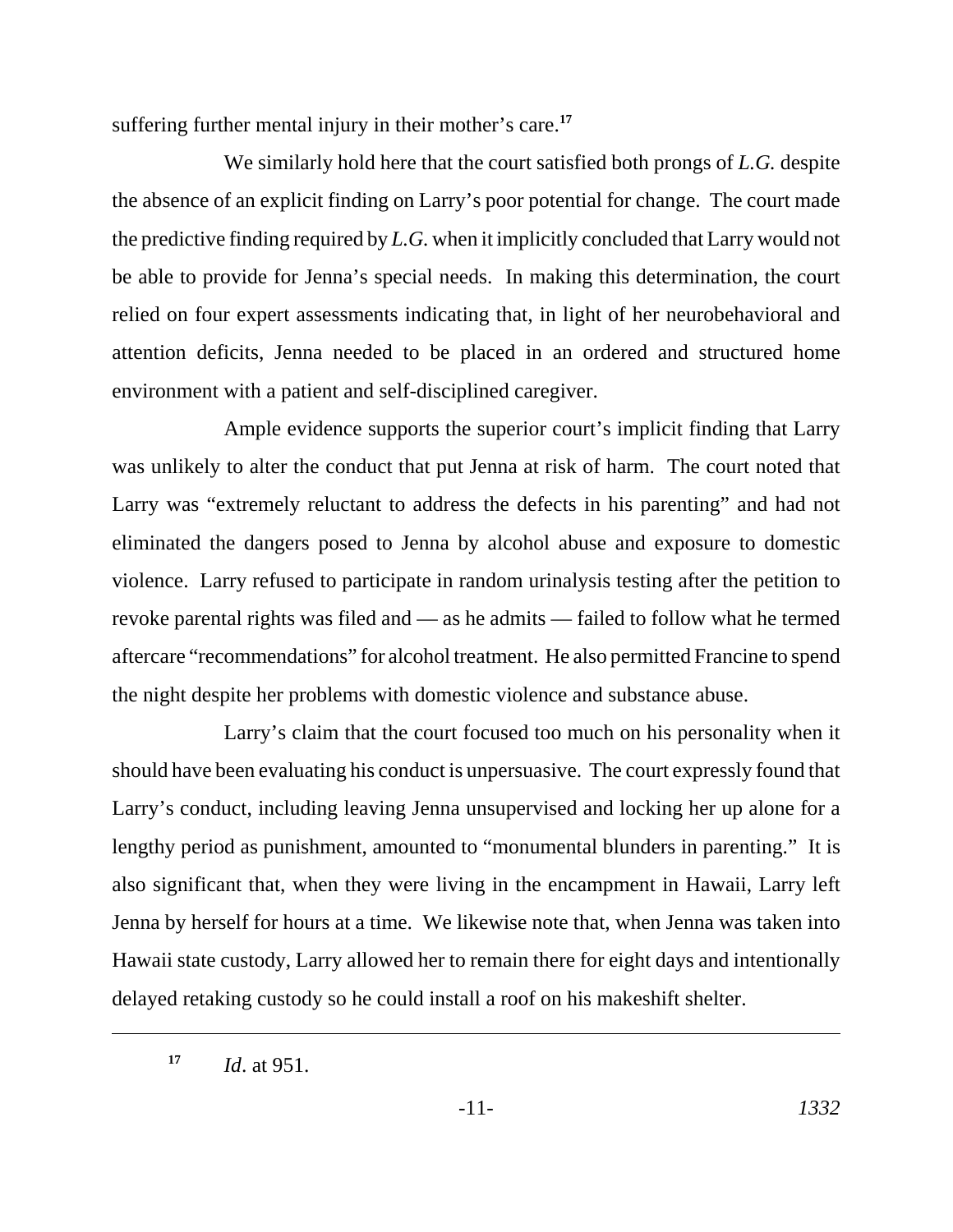Larry's argument also incorrectly assumes that there is an irreconcilable dichotomy between personality and conduct. Although the superior court appears to have taken Larry's "personality" into account in evaluating his ability to parent Jenna, it is appropriate to consider a parent's mental or psychological limitations when they are associated with conduct that could be harmful to the child.**<sup>18</sup>**

The court was justified in considering whether Larry's "schizoid" personality trait might affect his lifestyle, behavior, and conduct in such a way as to limit his ability to provide for Jenna's needs. We conclude that the record adequately supports the court's apparent finding that Larry's personality could be harmful to Jenna. The licensed clinical social worker who performed a mental health assessment of Larry indicated in her written report that his schizotypal personality trait "certainly impacts the way that he parents his daughter." She testified at the first termination hearing that it likely caused Larry to misinterpret Jenna's maturity level and would potentially make it difficult for Larry to assist Jenna with her own interpersonal and academic difficulties.

The psychologist who examined Larry in 2007 also recognized personality traits similar to those first observed in 2005 and noted in his report that these traits were "characterized by the preference to maintain interpersonal distance and behavior that has little regard for social convention." He gave no indication that Larry's mental health issues would be resolved and instead noted that the prognosis of a good therapeutic outcome was "guarded." Therefore, the court's comments about personality help explain why it implicitly found that Larry's conduct, which had posed a danger to Jenna in the

**<sup>18</sup>** *See A.H. v. State, Dep't of Health & Soc. Servs*., 10 P.3d 1156, 1162 (Alaska 2000) (holding that "while mental illness *alone* cannot form the basis of a termination order, when the record links the parent's continuing mental illness with his past instances of extreme neglect, there may be a basis for finding that improper parental conduct is likely to continue" (emphasis in original) (internal quotations omitted)).